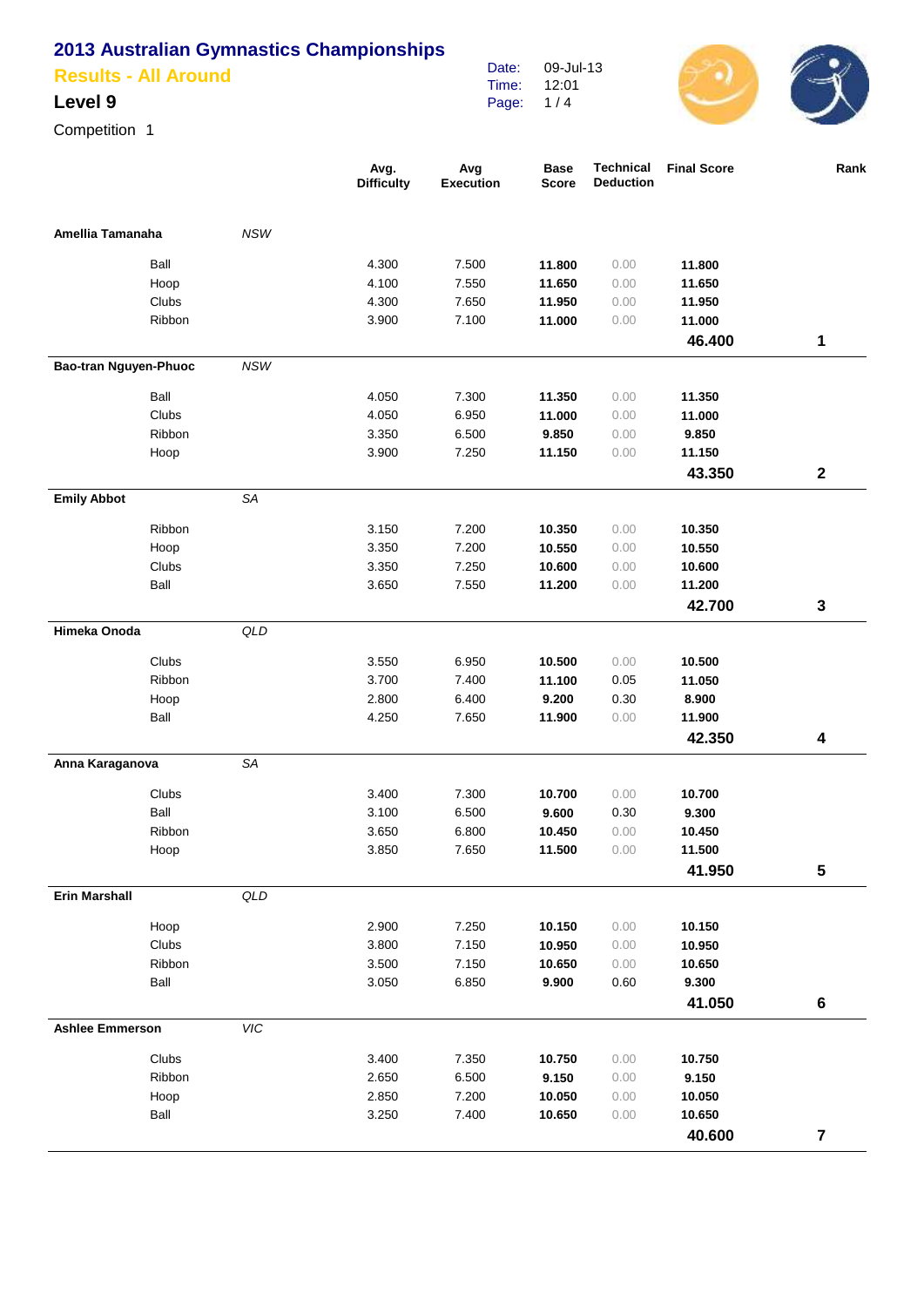**Results - All Around**

### **Level 9**

Competition 1

|                         |        |            | Avg.<br><b>Difficulty</b> | Avg<br><b>Execution</b> | <b>Base</b><br><b>Score</b> | <b>Technical</b><br><b>Deduction</b> | <b>Final Score</b> | Rank             |
|-------------------------|--------|------------|---------------------------|-------------------------|-----------------------------|--------------------------------------|--------------------|------------------|
| <b>Taylah Silvestro</b> |        | WA         |                           |                         |                             |                                      |                    |                  |
|                         | Hoop   |            | 3.000                     | 6.900                   | 9.900                       | 0.00                                 | 9.900              |                  |
|                         | Ball   |            | 3.000                     | 7.050                   | 10.050                      | 0.00                                 | 10.050             |                  |
|                         | Ribbon |            | 3.000                     | 7.100                   | 10.100                      | 0.00                                 | 10.100             |                  |
|                         | Clubs  |            | 3.450                     | 6.600                   | 10.050                      | 0.00                                 | 10.050             |                  |
|                         |        |            |                           |                         |                             |                                      | 40.100             | 8                |
| Nikita Rosendahl        |        | QLD        |                           |                         |                             |                                      |                    |                  |
|                         | Ball   |            | 3.600                     | 6.950                   | 10.550                      | 0.00                                 | 10.550             |                  |
|                         | Hoop   |            | 3.000                     | 6.450                   | 9.450                       | 0.00                                 | 9.450              |                  |
|                         | Ribbon |            | 3.550                     | 6.950                   | 10.500                      | 0.00                                 | 10.500             |                  |
|                         | Clubs  |            | 3.000                     | 6.200                   | 9.200                       | 0.00                                 | 9.200              |                  |
|                         |        |            |                           |                         |                             |                                      | 39.700             | $\boldsymbol{9}$ |
| Kalyna Becker           |        | SA         |                           |                         |                             |                                      |                    |                  |
|                         | Hoop   |            | 2.900                     | 6.550                   | 9.450                       | 0.00                                 | 9.450              |                  |
|                         | Ribbon |            | 3.550                     | 6.900                   | 10.450                      | 0.00                                 | 10.450             |                  |
|                         | Ball   |            | 3.150                     | 6.900                   | 10.050                      | 0.00                                 | 10.050             |                  |
|                         | Clubs  |            | 2.500                     | 7.100                   | 9.600                       | 0.00                                 | 9.600              |                  |
|                         |        |            |                           |                         |                             |                                      | 39.550             | 10               |
| <b>Krista Gibson</b>    |        | <b>NSW</b> |                           |                         |                             |                                      |                    |                  |
|                         | Clubs  |            | 2.850                     | 6.450                   | 9.300                       | 0.00                                 | 9.300              |                  |
|                         | Ribbon |            | 2.400                     | 6.650                   | 9.050                       | 0.00                                 | 9.050              |                  |
|                         | Hoop   |            | 2.800                     | 6.650                   | 9.450                       | 0.00                                 | 9.450              |                  |
|                         | Ball   |            | 2.600                     | 7.300                   | 9.900                       | 0.00                                 | 9.900              |                  |
|                         |        |            |                           |                         |                             |                                      | 37.700             | 11               |
| <b>Alexandra Dixon</b>  |        | <b>NSW</b> |                           |                         |                             |                                      |                    |                  |
|                         | Clubs  |            | 2.300                     | 6.550                   | 8.850                       | 0.00                                 | 8.850              |                  |
|                         | Hoop   |            | 2.750                     | 6.650                   | 9.400                       | 0.00                                 | 9.400              |                  |
|                         | Ball   |            | 2.650                     | 7.050                   | 9.700                       | 0.00                                 | 9.700              |                  |
|                         | Ribbon |            | 2.900                     | 6.600                   | 9.500                       | 0.00                                 | 9.500              |                  |
|                         |        |            |                           |                         |                             |                                      | 37.450             | 12               |
| <b>Shania Wallace</b>   |        | WA         |                           |                         |                             |                                      |                    |                  |
|                         | Hoop   |            | 2.350                     | 6.100                   | 8.450                       | 0.60                                 | 7.850              |                  |
|                         | Ribbon |            | 3.000                     | 6.150                   | 9.150                       | 0.00                                 | 9.150              |                  |
|                         | Clubs  |            | 3.900                     | 6.650                   | 10.550                      | 0.00                                 | 10.550             |                  |
|                         | Ball   |            | 3.150                     | 6.250                   | 9.400                       | 0.00                                 | 9.400              |                  |
|                         |        |            |                           |                         |                             |                                      | 36.950             | 13               |
| <b>Brie Gullery</b>     |        | $N\!Z$     |                           |                         |                             |                                      |                    |                  |
|                         | Ribbon |            | 2.050                     | 6.200                   | 8.250                       | 0.00                                 | 8.250              |                  |
|                         | Hoop   |            | 2.350                     | 6.650                   | 9.000                       | 0.00                                 | 9.000              |                  |
|                         | Clubs  |            | 2.450                     | 5.950                   | 8.400                       | 0.00                                 | 8.400              |                  |
|                         | Ball   |            | 3.300                     | 7.150                   | 10.450                      | 0.00                                 | 10.450             |                  |
|                         |        |            |                           |                         |                             |                                      | 36.100             | 14               |

Date: Time: Page: 09-Jul-13 12:01 2 / 4

 $\bigodot$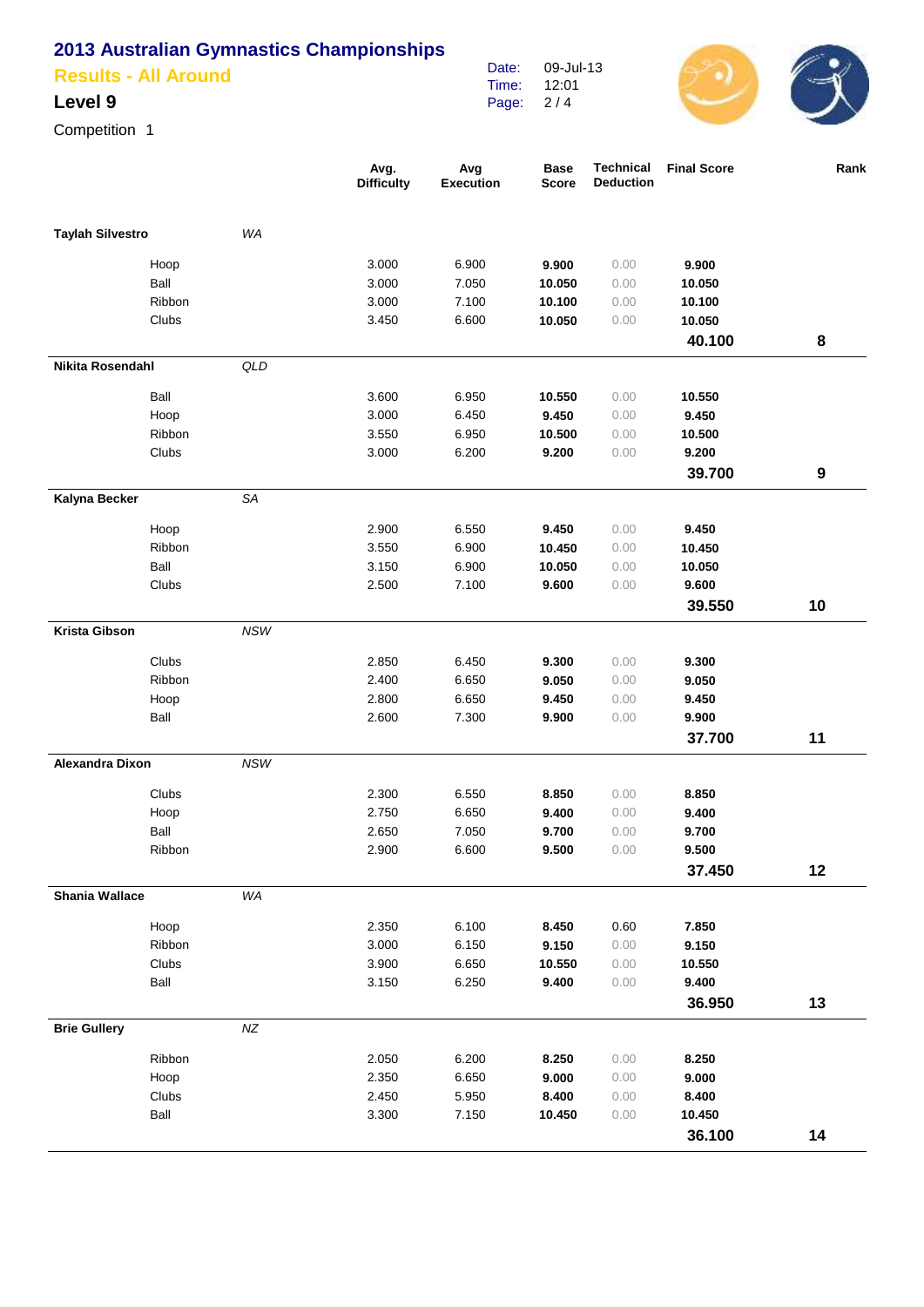**Results - All Around**

### **Level 9**

Competition 1

|                        |        |            | Avg.<br><b>Difficulty</b> | Avg<br><b>Execution</b> | <b>Base</b><br><b>Score</b> | Technical<br><b>Deduction</b> | <b>Final Score</b> | Rank |
|------------------------|--------|------------|---------------------------|-------------------------|-----------------------------|-------------------------------|--------------------|------|
| Amelia Measday         |        | <b>NSW</b> |                           |                         |                             |                               |                    |      |
|                        | Clubs  |            | 2.350                     | 6.500                   | 8.850                       | 0.00                          | 8.850              |      |
|                        | Ball   |            | 2.800                     | 7.200                   | 10.000                      | 0.00                          | 10.000             |      |
|                        | Hoop   |            | 1.600                     | 6.150                   | 7.750                       | 0.00                          | 7.750              |      |
|                        | Ribbon |            | 2.450                     | 6.950                   | 9.400                       | 0.00                          | 9.400              |      |
|                        |        |            |                           |                         |                             |                               | 36.000             | 15   |
| <b>Jade Lazarus</b>    |        | WA         |                           |                         |                             |                               |                    |      |
|                        | Clubs  |            | 2.450                     | 6.550                   | 9.000                       | 0.00                          | 9.000              |      |
|                        | Hoop   |            | 2.600                     | 6.050                   | 8.650                       | 0.00                          | 8.650              |      |
|                        | Ball   |            | 2.550                     | 6.450                   | 9.000                       | 0.00                          | 9.000              |      |
|                        | Ribbon |            | 2.050                     | 6.400                   | 8.450                       | 0.00                          | 8.450              |      |
|                        |        |            |                           |                         |                             |                               | 35.100             | 16   |
| <b>Emily Griffiths</b> |        | NZ         |                           |                         |                             |                               |                    |      |
|                        | Ribbon |            | 2.550                     | 7.050                   | 9.600                       | 0.00                          | 9.600              |      |
|                        | Ball   |            | 2.850                     | 6.850                   | 9.700                       | 0.00                          | 9.700              |      |
|                        | Clubs  |            | 2.050                     | 6.250                   | 8.300                       | 0.00                          | 8.300              |      |
|                        | Hoop   |            | 1.650                     | 5.700                   | 7.350                       | 0.60                          | 6.750              |      |
|                        |        |            |                           |                         |                             |                               | 34.350             | 17   |
| <b>Elizabeth Wear</b>  |        | WA         |                           |                         |                             |                               |                    |      |
|                        | Ribbon |            | 1.400                     | 6.200                   | 7.600                       | 0.00                          | 7.600              |      |
|                        | Ball   |            | 2.100                     | 6.650                   | 8.750                       | 0.00                          | 8.750              |      |
|                        | Clubs  |            | 1.700                     | 6.550                   | 8.250                       | 0.00                          | 8.250              |      |
|                        | Hoop   |            | 2.700                     | 6.450                   | 9.150                       | 0.00                          | 9.150              |      |
|                        |        |            |                           |                         |                             |                               | 33.750             | 18   |
| <b>Katie Worth</b>     |        | WA         |                           |                         |                             |                               |                    |      |
|                        | Ribbon |            | 2.700                     | 6.600                   | 9.300                       | 0.00                          | 9.300              |      |
|                        | Ball   |            | 1.950                     | 5.700                   | 7.650                       | 1.20                          | 6.450              |      |
|                        | Clubs  |            | 1.850                     | 5.400                   | 7.250                       | 0.00                          | 7.250              |      |
|                        | Hoop   |            | 3.200                     | 6.950                   | 10.150                      | 0.00                          | 10.150             |      |
|                        |        |            |                           |                         |                             |                               | 33.150             | 19   |
| <b>Katherine Paton</b> |        | $N\!Z$     |                           |                         |                             |                               |                    |      |
|                        | Hoop   |            | 2.100                     | 5.950                   | 8.050                       | 0.00                          | 8.050              |      |
|                        | Clubs  |            | 2.150                     | 6.700                   | 8.850                       | 0.00                          | 8.850              |      |
|                        | Ribbon |            | 1.850                     | 6.000                   | 7.850                       | 0.00                          | 7.850              |      |
|                        | Ball   |            | 1.800                     | 5.250                   | 7.050                       | 0.30                          | 6.750              |      |
|                        |        |            |                           |                         |                             |                               | 31.500             | 20   |
| <b>Miranda Losurdo</b> |        | NSW        |                           |                         |                             |                               |                    |      |
|                        | Hoop   |            | 1.600                     | 5.750                   | 7.350                       | 0.00                          | 7.350              |      |
|                        | Clubs  |            | 1.700                     | 6.350                   | 8.050                       | 0.00                          | 8.050              |      |
|                        | Ball   |            | 1.650                     | 6.650                   | 8.300                       | 0.00                          | 8.300              |      |
|                        | Ribbon |            | 1.600                     | 6.000                   | 7.600                       | 0.00                          | 7.600              |      |
|                        |        |            |                           |                         |                             |                               | 31.300             | 21   |

Date: Time: Page: 09-Jul-13 12:01 3 / 4

 $\bigodot$